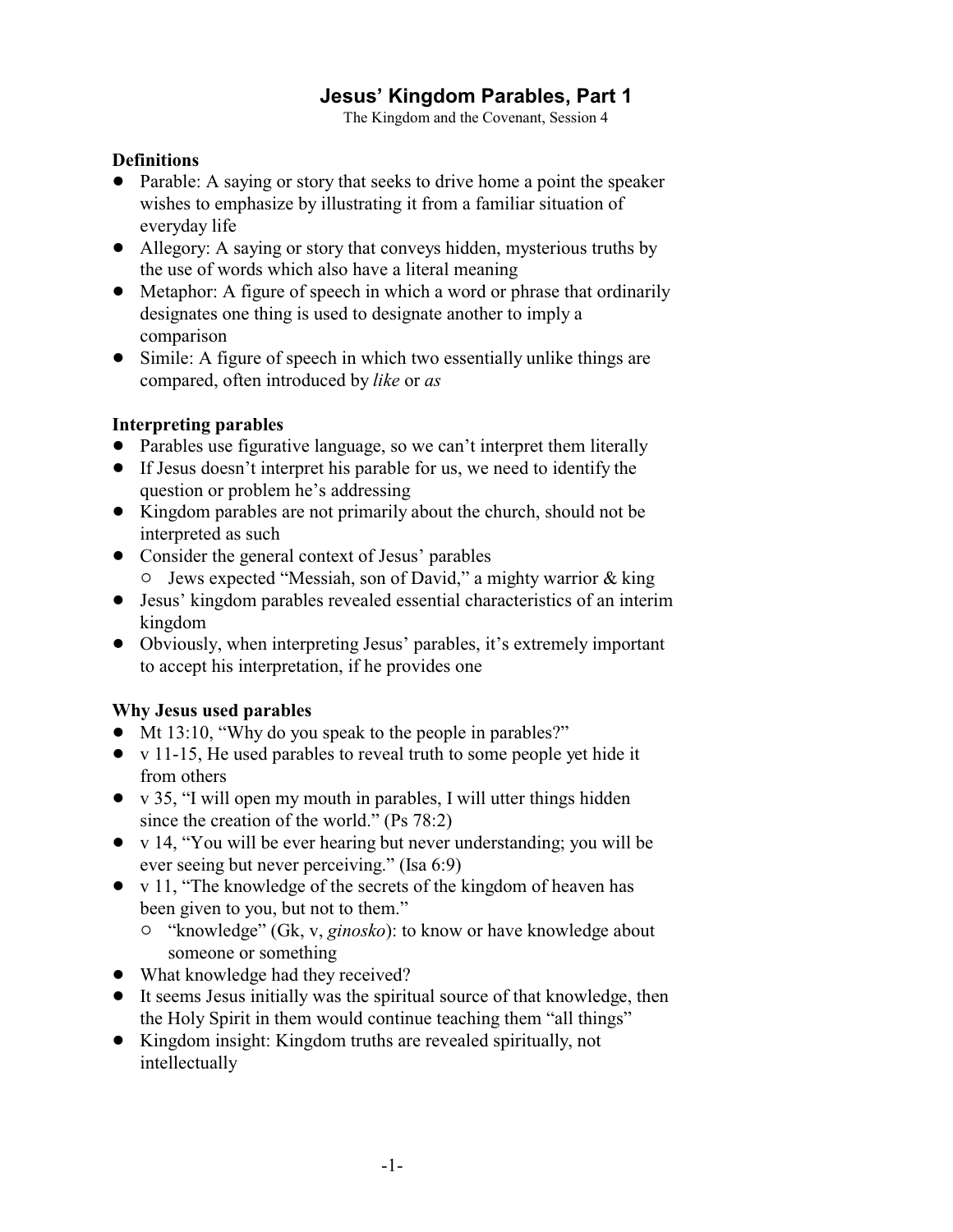#### **Parable of the sower**

• Mt  $13:3-9$ 

<sup>3</sup> Then he told them many things in parables, saying: "A farmer went out to sow his seed. <sup>4</sup> As he was scattering the seed, some fell along the path, and the birds came and ate it up. <sup>5</sup> Some fell on rocky places, where it did not have much soil. It sprang up quickly, because the soil was shallow. <sup>6</sup> But when the sun came up, the plants were scorched, and they withered because they had no root.<sup>7</sup> Other seed fell among thorns, which grew up and choked the plants. <sup>8</sup> Still other seed fell on good soil, where it produced a crop  $-$  a hundred, sixty or thirty times what was sown. <sup>9</sup> He who has ears, let him hear."

- Jesus explains this parable is about the kingdom
- People will respond to the message one of four ways
	- $\circ$  v 19, person doesn't understand it & evil one snatches away what he heard
	- $\circ$  v 20-21, person receives the message with joy, but doesn't have any depth of relationship ("root") so he can't endure trouble or persecution & falls away
	- $\circ$  v 22, person preoccupied with life's worries & deceitfulness of wealth, so the message doesn't benefit him
	- $\circ$  v 23, person understands the message & produces 30 to 100 times what he heard
- Knowledge of kingdom secrets
	- $\circ$  v 11-12, <sup>11</sup> "The knowledge of the secrets of the kingdom of heaven has been given to you, but not to them. <sup>12</sup> Whoever has will be given more, and he will have an abundance. Whoever does not have, even what he has will be taken from him."
	- $\circ$  Whoever has what?
- An important word
	- $\circ$  v 19, "When anyone hears the message about the kingdom and does not understand it, the evil one comes and snatches away what was sown in his heart. This is the seed sown along the path."
	- $\circ$  v 23, "But the one who received the seed that fell on good soil is the man who hears the word and understands it. He produces a crop, yielding a hundred, sixty or thirty times what was sown."
	- <sup>o</sup> "understand" (Gk, v, *syniemi*): (1) to bring facts together to gain insight, correlate new facts with older knowledge; (2) to "digest" or ponder new knowledge
- What the person does with the message determines whether it benefits him
- Kingdom insight: People will respond to the kingdom message in a variety of ways; not all of them beneficial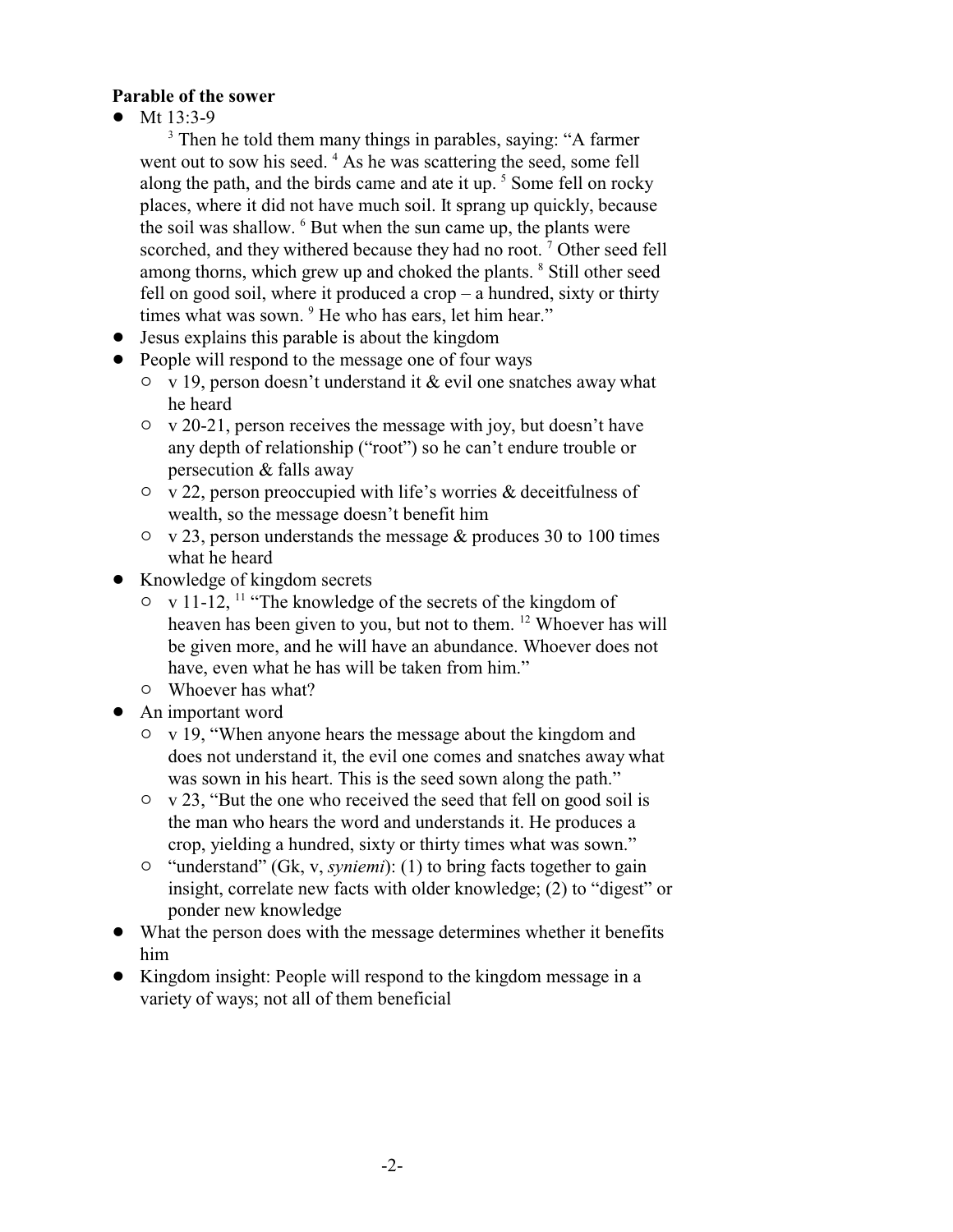### **Parable of the weeds**

Mt 13:24-26

<sup>24</sup> Jesus told them another parable: "The kingdom of heaven is like a man who sowed good seed in his field. <sup>25</sup> But while everyone was sleeping, his enemy came and sowed weeds among the wheat, and went away.<sup>26</sup> When the wheat sprouted and formed heads, then the weeds also appeared."

- $\bullet$  v 28, the man's servants asked if they should pull the weeds up
- v 29-30,  $^{29}$  "No, because while you are pulling the weeds, you may root up the wheat with them. <sup>30</sup> Let both grow together until the harvest. At that time I will tell the harvesters: First collect the weeds and tie them in bundles to be burned; then gather the wheat and bring it into my barn."
- $\bullet$  Jesus' explanation of the parable (vv 37-42)
	- $\circ$  vv 40-42, <sup>40</sup> "As the weeds are pulled up and burned in the fire, so it will be at the end of the age. <sup>41</sup> The Son of Man will send out his angels, and they will weed out of his kingdom everything that causes sin and all who do evil.<sup>42</sup> They will throw them into the fiery furnace, where there will be weeping and gnashing of teeth."
- ! Kingdom insight: Followers of the evil one will infiltrate the kingdom & introduce false doctrine

# **Parable of the mustard seed**

- $\bullet$  Mt 13:31-32, <sup>31</sup> "The kingdom of heaven is like a mustard seed, which a man took and planted in his field. <sup>32</sup> Though it is the smallest of all your seeds, yet when it grows, it is the largest of garden plants and becomes a tree, so that the birds of the air come and perch in its branches."
- ! Parable probably refers to the black mustard, grown in Jesus' time for its oil content
- ! If the emphasis is on the mustard seed's growth, this indicates God's kingdom would grow from an insignificant beginning – 12 disciples, plus a small crowd of followers – to an impressive size, spreading throughout the earth
- Another aspect of the parable: birds
	- $\circ$  Dan 4:11-12, <sup>11</sup> "The tree grew large and strong and its top touched the sky; it was visible to the ends of the earth.  $12$  Its leaves were beautiful, its fruit abundant, and on it was food for all. Under it the beasts of the field found shelter, and the birds of the air lived in its branches; from it every creature was fed."
	- $\circ$  Mt 13:4 & 19,<sup>4</sup> "As he was scattering the seed, some fell along the path, and the birds came and ate it up.... <sup>19</sup> When anyone hears the message about the kingdom and does not understand it, the evil one comes and snatches away what was sown in his heart."
- Kingdom insight: The kingdom will seem insignificant  $\&$  small in the beginning, but will grow in size  $\&$  influence; people who do evil may infiltrate it with false doctrines